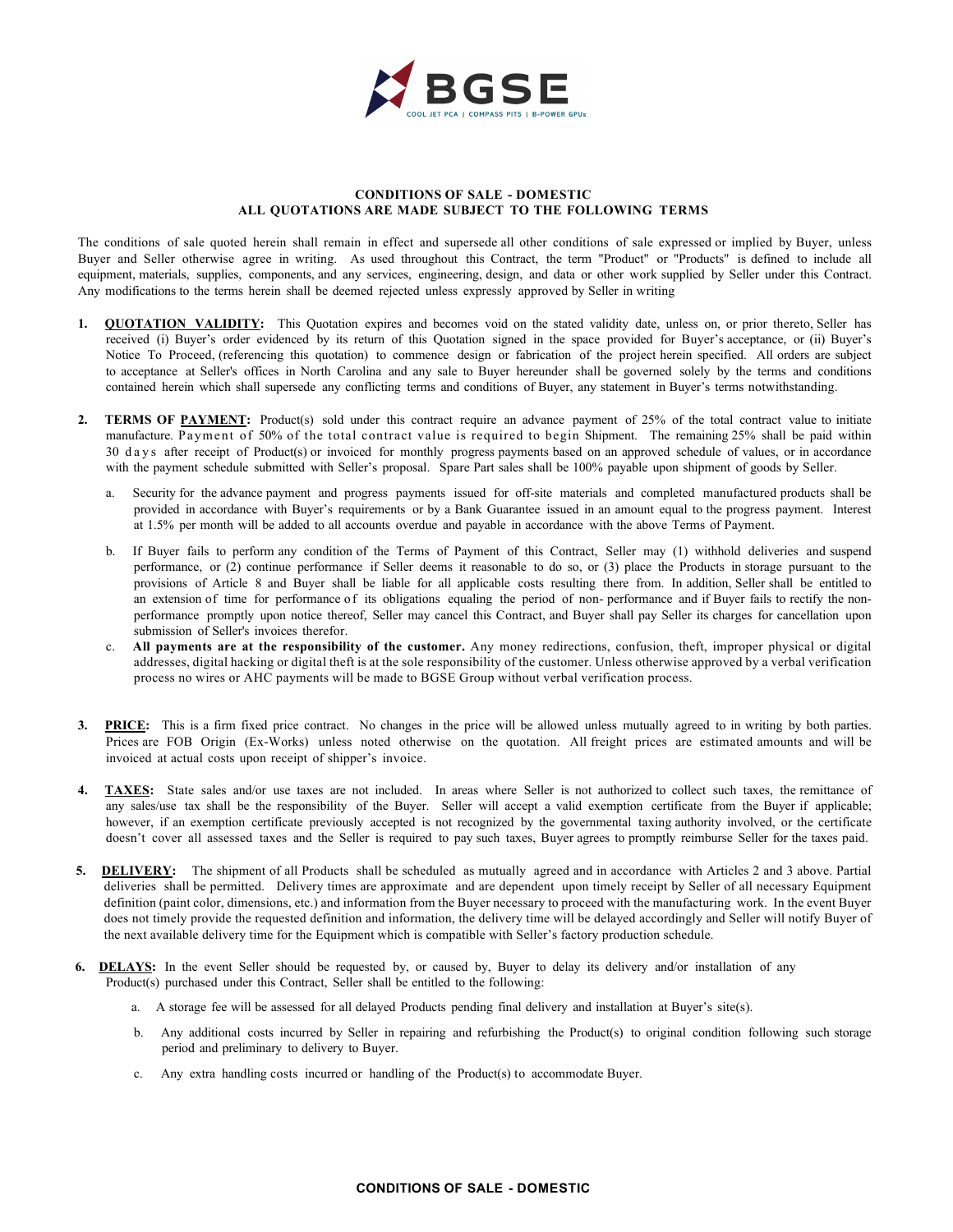

d. Payment in full for the Product(s) completed in accordance with the Buyer's contract schedule but placed into storage to accommodate the Buyer.

Items A, B & C may be waived for Product(s) stored less than one month or as mutually agreed upon between Buyer and Seller.

## **7. FORCE MAJUERE:**

- a. Seller shall not be liable for delays in delivery or failure to perform due directly or indirectly to (i) causes beyond Seller's reasonable control; (ii) acts of God, act (including failure to act) of any governmental authority (*de jure* or *de facto*), wars (declared or undeclared), governmental priorities, port congestion, riots, revolutions, strikes, fires, floods, sabotage, nuclear incidents, earthquakes, storms, epidemics; or (iii) inability due to causes beyond Seller's reasonable control to timely obtain either necessary and proper materials, components, energy, fuel, transportation, or Buyer authorizations or instructions, definition or information required for Seller to complete the manufacture of the equipment.
- b. In the event of any delay or failure excused by this Article, Seller shall as soon as practical notify Buyer and shall at the same time, or at the earliest practical date after such notice, specify the revised delivery date. In the event of such delay, the time of delivery or of performance shall be extended for a period equal to the time lost by Seller by reason of the delay. If delay excused by this Article extends for more than sixty (60) days and the parties have not agreed upon a revised schedule for continuing the work at the end of the sixty (60) day period, including adjustment of the price if applicable, then either party upon thirty (30) days written notice, may terminate this Contract with respect to the unexecuted portion of the work, whereupon Buyer shall pay Seller for all the work completed to the date of termination including profit for that work and Seller shall turn over all materials and Products completed at the termination date.
- **8. SHIPMENT & STORAGE:** If any part of the Product(s) cannot be shipped when ready due to any cause referred to in Articles
- 6 or 7, Seller may place such Products in storage at the place of manufacture or Buyer-designated site. In such event; (i) Seller shall notify Buyer of the placement of any Product in storage; (ii) Seller's delivery obligations shall be deemed fulfilled and title and all risk of loss or damage shall thereupon pass to Buyer; (iii) any amounts otherwise payable to Seller upon delivery shall be payable upon presentation of Seller's invoice; (iv) implementation of conditions of Article 6 above; and (v) when conditions permit and upon payment of all amounts due hereunder, Seller shall assist and cooperate with Buyer in any reasonable manner for the removal and delivery of any Product(s) which has been placed in storage.
- **9. RISK OF LOSS & TITLE:** Full risk of loss shall pass to the Buyer upon delivery of products. However, Seller retains title, for security purposes only, to all products until paid for in full. Seller may at Seller's option repossess the same upon buyer's default in payment hereunder and charge Buyer with any deficiency.
- **10. INSTALLATION:** In the event Seller is responsible for installation of the Products, Buyer agrees to provide Seller and/or its subcontractors full and timely access to the installation site, available power for testing, and an uninterrupted installation schedule. In the event that Seller shall suffer any costs or expense due to delays at the site that are beyond Seller's control, Buyer shall be charged with Seller's increased costs so incurred.
- **11. PRODUCT ACCEPTANCE:** The Buyer shall inspect all Product(s) and associated work within ten (10) business days of notice from the Seller to the Buyer that the applicable work is substantially complete. Buyer shall identify in writing all punch list items during the inspection and Seller shall immediately correct such items. Buyer shall inspect and provide a final acceptance certificate within five (5) business days of notice from the Seller to the Buyer that all punch list items have been corrected.

# **12. NEW PRODUCT WARRANTY**

a. Seller warrants that Products manufactured by Seller shall be free from defects in material, workmanship, and title and shall be of the kind and quality specified or designated by Seller in this Contract for a period of (1) one year from the date of delivery or beneficial occupancy or 18 months from shipment of the product, whichever occurs first. Defective and nonconforming items must be held for Seller's inspection and if requested returned to the Seller's manufacturing facility. All 400HZ, 28VDC, 270VDC and 60HZ cables, PC Air aircraft hoses and couplings, fuses, light bulbs and other consumables are warrantied 90 days after delivery. **THERE ARE NO OTHER WARRANTIES , STATUTORY, AT LAW, EXPRESS OR IMPLIED, INCLUDING THE IMPLIED WARRANTIES OF MERCHANTABILITY AND FITNESS FOR A PARTICULAR PURPOSE, WHICH EXTEND BEYOND THE FACE OF THIS AGREEMENT.**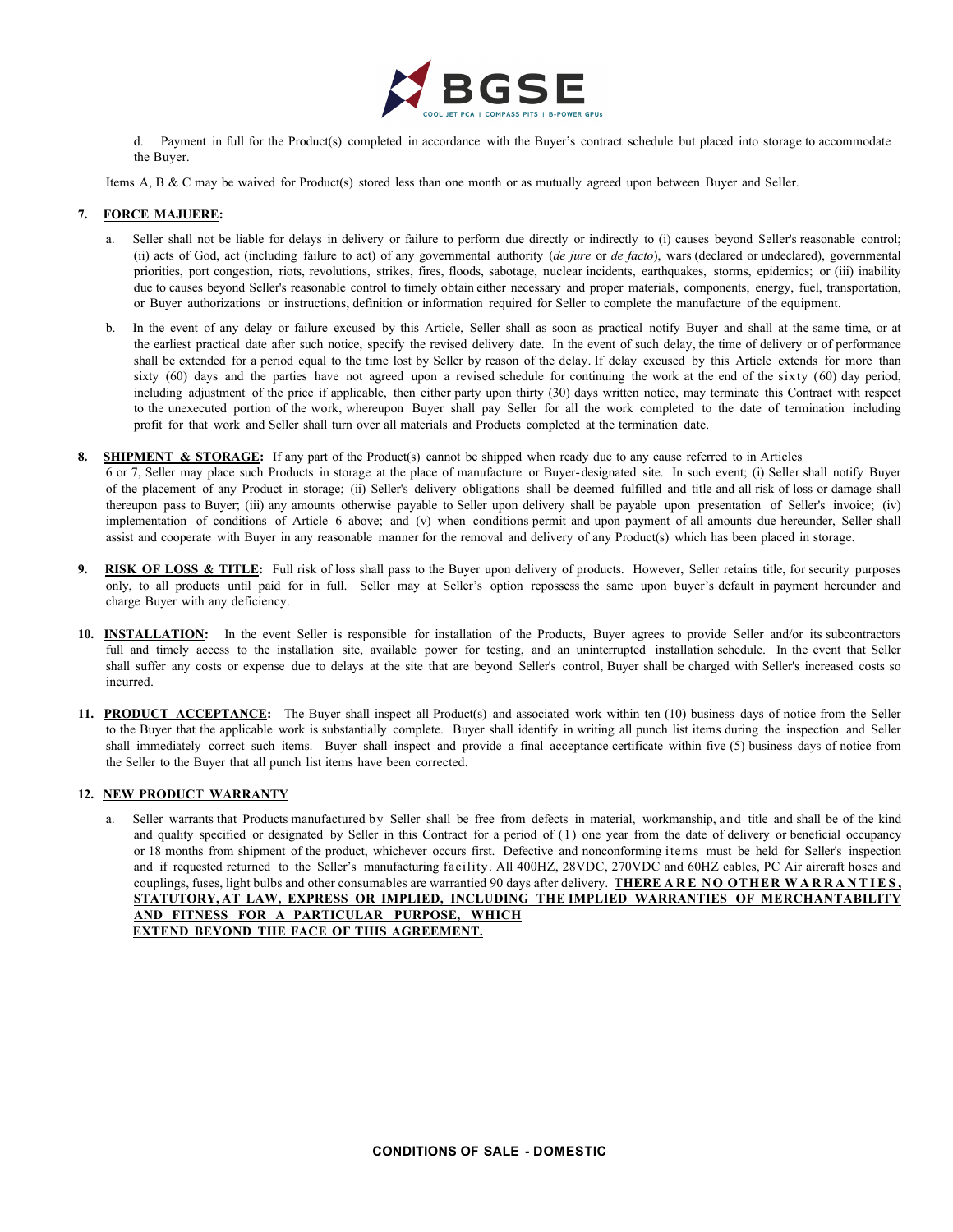

- b. Upon Buyer's submission of a claim as provided above and following its substantiation, seller shall provide a replacement part for the defective or faulty part.
- c. The foregoing is Seller's only obligation and Buyer's exclusive remedy for breach of warranty against Seller for all claims arising hereunder or relating hereto. In no event shall Buyer be entitled to incidental or consequential damages. Any action by Buyer arising hereunder, or relating hereto whether based on breach of contract, tort (including negligence and strict liability) or other theories must be discovered within one (1) year after the cause of action occurs or it shall be barred.
- d. Seller disclaims any warranty responsibility as to its products in the event of any modification of such product without prior written consent of Seller. With respect to any Products not manufactured by Seller (except for integral parts of Seller's Products, to which the warranties set forth above shall apply), Seller gives no warranty, and only the warranty, if any, given by the manufacturer of the other product shall apply.
- e. The foregoing warranty provisions are applicable only **if the Buyer has performed preventative maintenance in accordance with Seller's maintenance manual.** The required maintenance must be performed and records maintained for Seller's review and inspection if requested.
- f. Due to the inherent design and operational use of the aircraft supply hose and hose storage basket, input and aircraft cables, light bulbs, light lenses, and fuses (when required), these items are considered consumable parts and are not covered by any warranty other than that of workmanship and quality.
- g. Should Buyer elect to have the installation of the Product(s) performed by someone other than Seller, the warranty shall not commence until the Product(s) has been inspected and approved for fitness of operation by the Seller. Costs for this inspection shall be borne by the Buyer.
- **13. REHAB PRODUCT WARRANTY:** Seller warrants that any rehab work performed will meet all applicable specifications and other specific product and work requirements of this agreement and will be free from defects in material and workmanship for a period of one year from final acceptance of the work or beneficial occupancy, whichever occurs first. All parts not manufactured by Seller that are purchased from other vendors shall be warranted for six (6) months or the vendor's stated warranty for the part whichever is less. The sole remedy for breach of this warranty is the repair or replacement (at Seller's option) of the defective good, and Seller will not be liable under this warranty for labor to remove or reinstall the good, for transportation or freight on the good or any replacement good, for down time or for any other costs. All other terms stated in Article 12 above shall apply.

# **14. PATENT INFRINGEMENT:**

- a. If notified promptly in writing by Buyer and given complete authority, information and assistance, Seller shall defend, or may settle, at its option, any suit or proceeding brought against Buyer based upon a claim that the use or sale of any equipment in accordance with this Agreement constitutes literal infringement of any apparatus claim of a United States patent. Seller shall pay all damages and costs awarded in such suit or proceeding provided Buyer does not, by any act, except as may be required by law, or compelled during or as a result of legal proceedings (including any admission or acknowledgment), materially impair or compromise the defense of such suit or proceeding. If in such suit or proceeding, the equipment or any portion thereof is held to constitute infringement and its use is enjoined, Seller shall, at its own expense and option, either procure the right for Buyer's continued use or sale thereof, replace or modify the affected portion so that it becomes non-infringing, or accept return of such portion and refund a prorated portion of any amount paid by Buyer for such portion. This states the entire liability of Seller with respect to any infringement by the equipment.
- b. The foregoing paragraph shall not apply to any claim of infringement arising from any item of equipment or portion thereof specified by Buyer, or Buyer's modification of the equipment, or Buyer's use thereof with other software or equipment not supplied by Seller. As to any such use, Seller assumes no liability whatsoever for patent infringement and Buyer will hold Seller harmless against any infringement claims arising therefrom.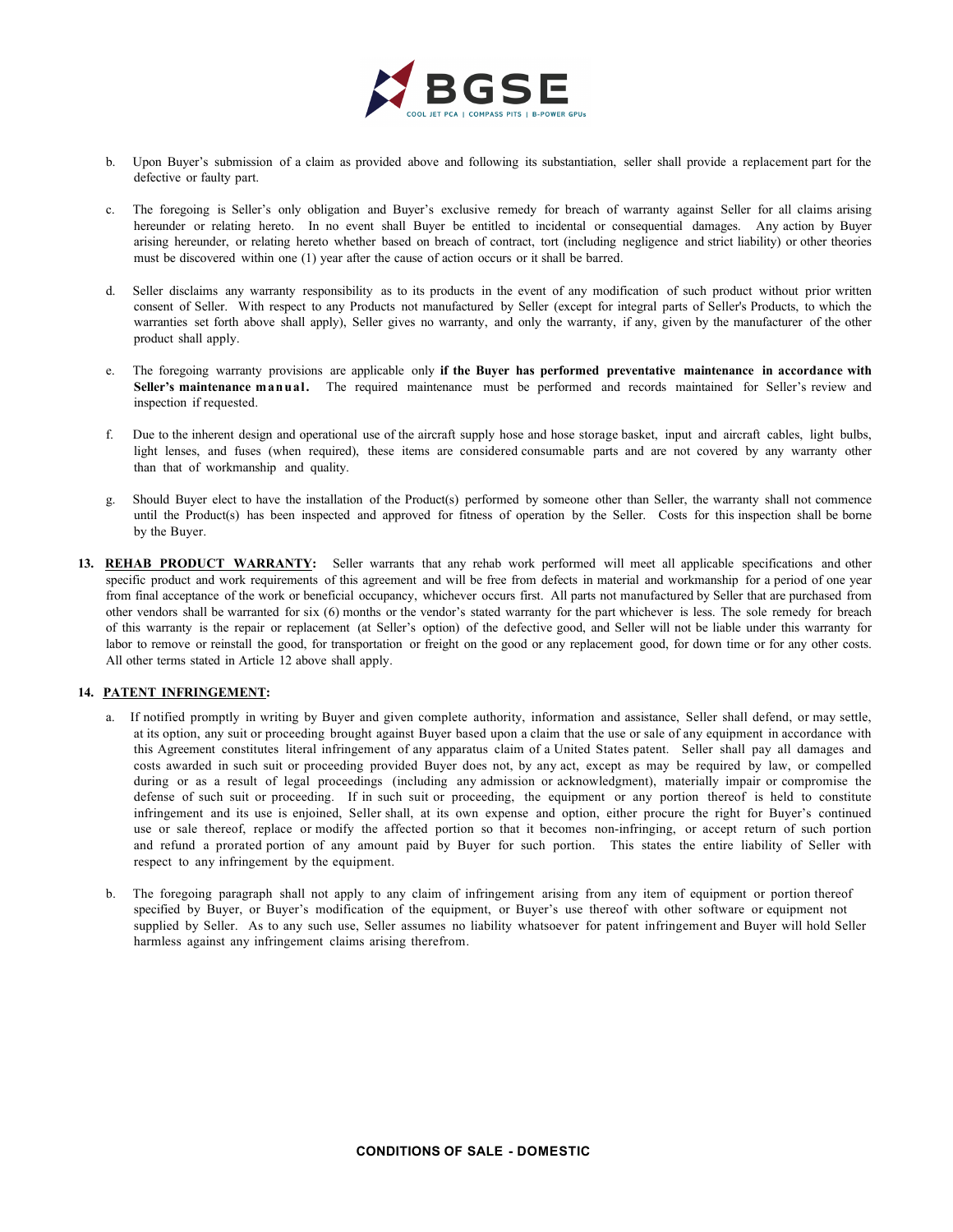

#### **15. INDEMNIFICATION AND CONSEQUENTIAL DAMAGES:**

- a. Each Party shall indemnify, defend and hold harmless the other party, from and against the loss, liability claim, or action, to persons, property or third parties ("Loss") to the extent that such Loss was caused by the indemnifying Party or its agents, subcontractors or affiliates.
- b. Seller shall release, defend, indemnify and hold harmless Buyer, its affiliates and its other contractors for pollution or contamination arising above the surface of the land or water and which escapes or emanates directly from Sellers' equipment which equipment is wholly within Sellers' control. Buyer shall release, defend, indemnify and hold harmless Seller for all other pollution not specifically assumed by Seller.
- c. Notwithstanding the foregoing, neither Party shall be liable to the other for any indirect, special, or consequential damages, including, but not limited to, lost profits, loss of use, environmental or pollution damage, or consequential or indirect damages to the other Party's property or facilities, regardless of cause.
- 16. TERMINATION: In the event Buyer shall terminate the order for the Product(s) referenced herein for reasons other than a default by the Seller, Buyer agrees to pay Seller for any costs incurred and all work that Seller has performed up to the date of termination plus a reasonable rate of profit for the work performed. Except as specifically agreed in writing, termination shall not relieve either party of any obligation arising out of work performed prior to the date of termination.
- **17. STANDARDS:** Unless otherwise specified, units are designed to meet all applicable U.S. national equipment codes, including NEC, AISC and AWS. Costs of meeting any local codes not specifically mentioned shall be an addition to the contract unless noted in Schedule A of this quotation.
- **18. LICENSES AND PERMITS:** Building permits by any airport or regulatory authority, and applicable fees for said permits are the responsibility of the Buyer.
- **19. MANUALS:** The prices herein cover the cost of providing our Standard Operation & Maintenance manual for each Product sold. One (1) copy per model will be provided per location. The charge for any additional manuals will be given upon request. Unless otherwise specified, all manuals provided will be in the English language.

## **20**. **BLANK**

- **21. TRAINING:** If purchased by the Buyer, Seller will provide operator and maintenance training at a time or times convenient to the Buyer at the time of installation, but no later than the operational date of the Equipment. Unless specified otherwise in the Contract, training sessions will utilize prepared text, slides, and other instructional aids as required in the English language. Buyer to provide language interpreters as required for training sessions.
- 22. DISPUTES AND GOVERNING LAW: This contract shall be governed under the laws of the State of North Carolina. In the event of any dispute, or difference arising out of, or relating to this contract, or the breach thereof, the parties shall use their best endeavors to settle such dispute, or difference by consulting and negotiating with each other, in good faith, and understanding of their mutual interests, to reach a just and equitable resolution which is satisfactory to the parties. In the event the parties cannot resolve such dispute up to the level of each party's Senior Management within ninety (90) days after a party's initial notice of the dispute, the parties shall be free to litigate their differences in local, state, or federal courts in North Carolina
- **23. SUCCESSORS AND ASSIGNS:** This contract shall inure to the benefit of and bind any successor in interest to a party to this contract. The Buyer will not assign this contract or delegate its performance there under by subcontract or other instrumentality, in whole or in part, without the prior written consent of the Seller. However, the Seller may assign this contract to any subsidiary, affiliate or successor in interest upon notice to the Buyer of such assignment, in which case, the Seller shall be released from any and all obligations arising under this contract.
- **24. CONFIDENTIALITY:** Buyer acknowledges that during the execution of this Agreement that Seller will provide confidential information to Buyer regarding the Equipment design. Buyer agrees that such information is and will remain the property of Seller and that Buyer will use the information only for the operation and maintenance of the Equipment and protect the